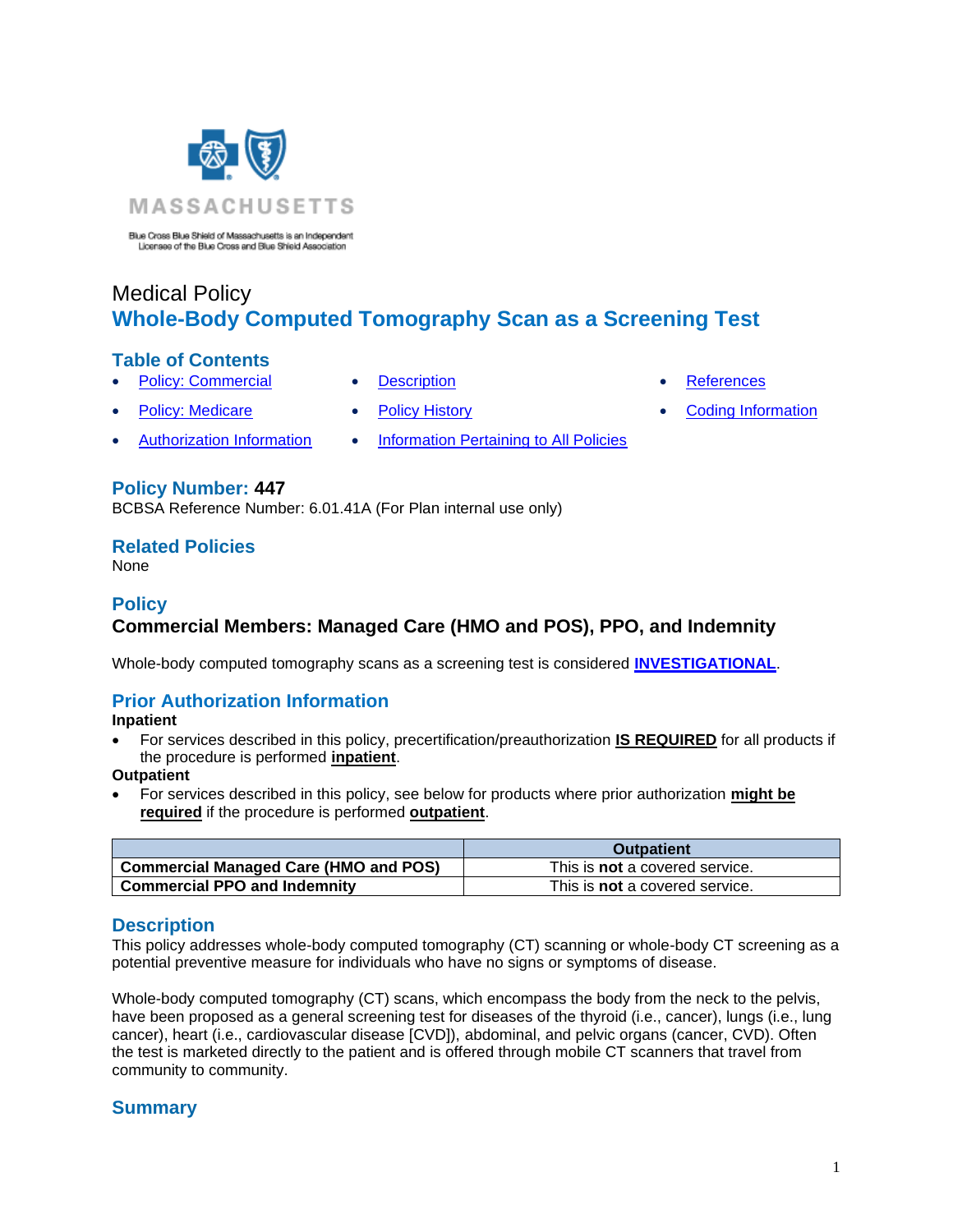Evidence has not changed substantially since a 2003 review that concluded "no published studies demonstrate that these procedures reduce morbidity or mortality when used to screen healthy, asymptomatic patients." Moreover, the radiation dose of the CT scan itself could lead to an excess lifetime risk of fatal cancer, and that radiation dose and associate risk should be included as fundamental parameters for investigating the outcomes of a CT-based screening program. Evidence reviewed in a 2010 report from the Canadian Health Services Research Foundation indicates that whole-body CT screening uses 500 to 1,000 times the radiation levels of a routine chest x-ray, without any demonstrated positive effects on life expectancy. The current literature does not support an improvement in health outcomes with whole-body CT screening. Therefore, this procedure is considered investigational.

# <span id="page-1-0"></span>**Policy History**

| <b>Date</b>    | <b>Action</b>                                                                   |
|----------------|---------------------------------------------------------------------------------|
| 1/2021         | Medicare information removed. See MP #132 Medicare Advantage Management for     |
|                | local coverage determination and national coverage determination reference.     |
| 2/2020         | Policy updated with literature review through February 1, 2020, no references   |
|                | added. Policy statements unchanged.                                             |
| 7/2014         | Updated Coding section with ICD10 procedure and diagnosis codes, effective      |
|                | 10/2015.                                                                        |
| 6/2013         | Annual policy review. New references added.                                     |
| 11/2011-4/2012 | Medical policy ICD 10 remediation: Formatting, editing and coding updates. No   |
|                | changes to policy statements.                                                   |
| 1/2012         | Annual policy review. No changes to policy statements.                          |
| 10/2011        | Reviewed - Medical Policy Group -Gastroenterology, Nutrition and Organ          |
|                | Transplantation. No changes to policy statements.                               |
| 9/2011         | Reviewed - Medical Policy Group - Urology and Obstetrics/Gynecology. No changes |
|                | to policy statements.                                                           |
| 7/2011         | Reviewed - Medical Policy Group - Hematology and Oncology. No changes to policy |
|                | statements.                                                                     |
| 6/2011         | Reviewed - Medical Policy Group - Orthopedics, Rehabilitation Medicine and      |
|                | Rheumatology. No changes to policy statements.                                  |
| 5/2011         | Reviewed - Medical Policy Group - Pediatrics and Endocrinology. No changes to   |
|                | policy statements.                                                              |
| 4/2011         | Reviewed - Medical Policy Group - Cardiology and Pulmonology. No changes to     |
|                | policy statements.                                                              |
| 11/2010        | Reviewed - Medical Policy Group - Gastroenterology, Nutrition and Organ         |
|                | Transplantation. No changes to policy statements.                               |
| 10/2010        | Reviewed - Medical Policy Group - Urology and Obstetrics/Gynecology. No changes |
|                | to policy statements.                                                           |
| 9/2010         | Reviewed - Medical Policy Group - Hematology and Oncology. No changes to policy |
|                | statements.                                                                     |
| 7/2010         | Annual policy review. No changes to policy statements.                          |
| 4/2010         | Reviewed - Medical Policy Group - Cardiology and Pulmonology. No changes to     |
|                | policy statements.                                                              |
| 11/2009        | Reviewed - Medical Policy Group -Gastroenterology, Nutrition and Organ          |
|                | Transplantation. No changes to policy statements.                               |
| 10/2009        | Reviewed - Medical Policy Group - Urology and Obstetrics/Gynecology. No changes |
|                | to policy statements.                                                           |
| 9/2009         | Reviewed - Medical Policy Group - Hematology and Oncology. No changes to policy |
|                | statements.                                                                     |
| 7/2009         | Annual policy review. No changes to policy statements.                          |
| 5/2009         | Reviewed - Medical Policy Group - Pediatrics and Endocrinology. No changes to   |
|                | policy statements.                                                              |
| 4/2009         | Reviewed - Medical Policy Group - Cardiology and Pulmonology. No changes to     |
|                | policy statements.                                                              |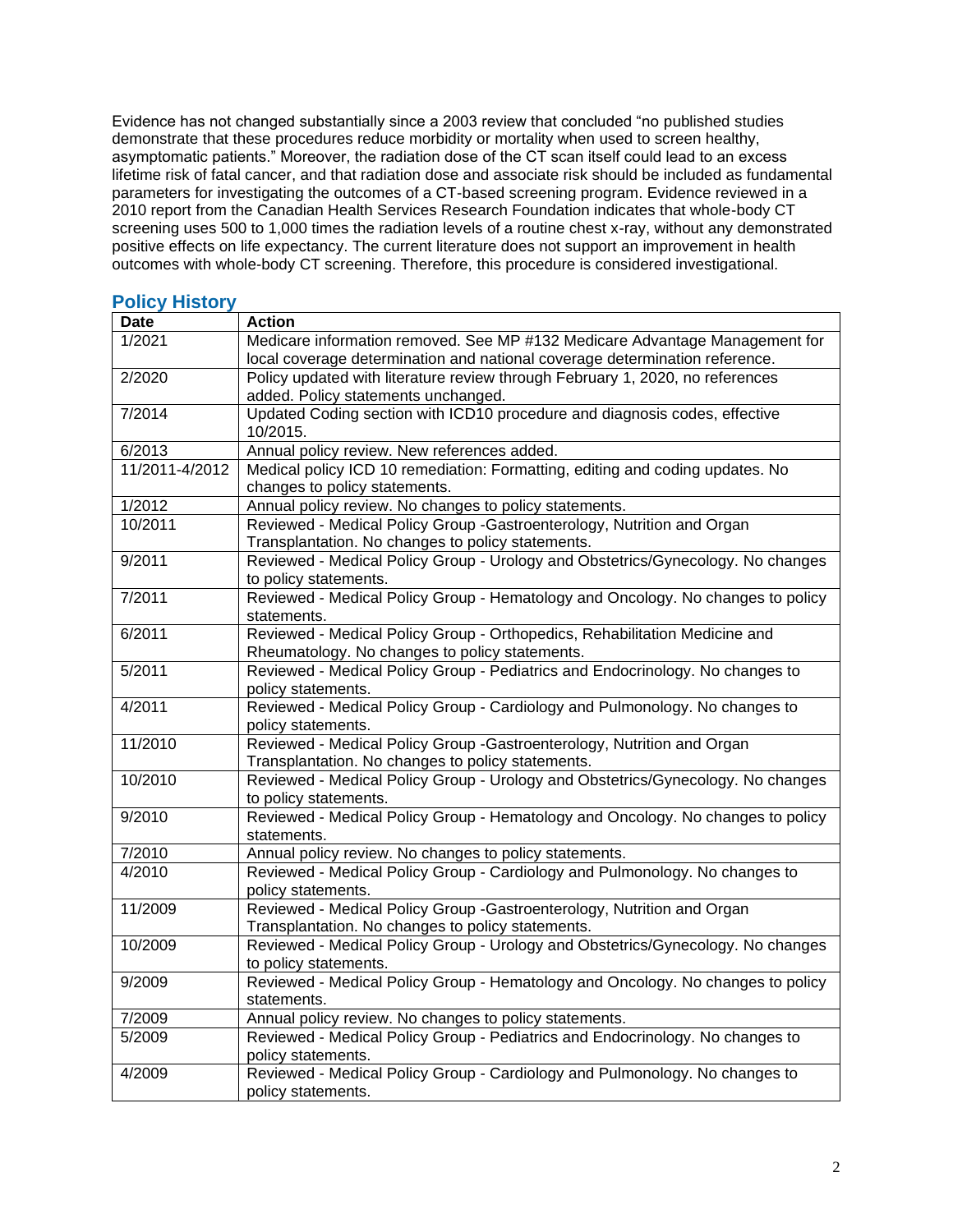| 11/2008 | Reviewed - Medical Policy Group - Gastroenterology, Nutrition and Organ         |
|---------|---------------------------------------------------------------------------------|
|         | Transplantation. No changes to policy statements.                               |
| 10/2008 | Reviewed - Medical Policy Group - Urology and Obstetrics/Gynecology. No changes |
|         | to policy statements.                                                           |
| 10/2008 | Reviewed - Medical Policy Group - Hematology and Oncology. No changes to policy |
|         | statements.                                                                     |
| 9/2008  | Annual policy review. No changes to policy statements.                          |
| 5/2008  | Reviewed - Medical Policy Group - Pediatrics and Endocrinology. No changes to   |
|         | policy statements.                                                              |
| 5/2008  | Annual policy review. No changes to policy statements.                          |
| 4/2008  | Reviewed - Medical Policy Group - Cardiology and Pulmonology. No changes to     |
|         | policy statements.                                                              |
| 1/2007  | Reviewed - Medical Policy Group - Neurology and Neurosurgery. No changes to     |
|         | policy statements.                                                              |
| 11/2007 | Reviewed - Medical Policy Group - Gastroenterology, Nutrition and Organ         |
|         | Transplantation. No changes to policy statements.                               |
| 10/2007 | Reviewed - Medical Policy Group - Urology and Obstetrics/Gynecology. No changes |
|         | to policy statements.                                                           |
| 9/2007  | Reviewed - Medical Policy Group - Hematology and Oncology. No changes to policy |
|         | statements.                                                                     |
| 7/2007  | Annual policy review. Changes to policy statements.                             |
| 5/2007  | Reviewed - Medical Policy Group - Pediatrics and Endocrinology. No changes to   |
|         | policy statements.                                                              |
| 4/2007  | Reviewed - Medical Policy Group - Cardiology and Pulmonology. No changes to     |
|         | policy statements.                                                              |
| 4/2007  | Annual policy review. No changes to policy statements.                          |
| 3/2007  | Reviewed - Medical Policy Group - Allergy and ENT/Otolaryngology. No changes to |
|         | policy statements.                                                              |
|         |                                                                                 |

# <span id="page-2-1"></span>**[Information Pertaining to All Blue Cross Blue Shield Medical Policies](#page-2-1)**

Click on any of the following terms to access the relevant information:

[Medical Policy Terms of Use](http://www.bluecrossma.org/medical-policies/sites/g/files/csphws2091/files/acquiadam-assets/Medical_Policy_Terms_of_Use_prn.pdf) [Managed Care Guidelines](http://www.bluecrossma.org/medical-policies/sites/g/files/csphws2091/files/acquiadam-assets/Managed_Care_Guidelines_prn.pdf) [Indemnity/PPO Guidelines](http://www.bluecrossma.org/medical-policies/sites/g/files/csphws2091/files/acquiadam-assets/Indemnity_and_PPO_Guidelines_prn.pdf) [Clinical Exception Process](http://www.bluecrossma.org/medical-policies/sites/g/files/csphws2091/files/acquiadam-assets/Clinical_Exception_Process_prn.pdf) [Medical Technology Assessment Guidelines](http://www.bluecrossma.org/medical-policies/sites/g/files/csphws2091/files/acquiadam-assets/Medical_Technology_Assessment_Guidelines_prn.pdf)

# <span id="page-2-0"></span>**References**

- 1. Obuchowski NA, Holden D, Modic MT et al. Total-body screening: preliminary results of a pilot randomized controlled trial. J Am Coll Radiol 2007; 4(9-Jan):604-11.
- 2. Obuchowski N, Modic MT. Total body screening: predicting actionable findings. Acad Radio 2006; 13(4):480-5.
- 3. Furtado CD, Aguirre DA, Sirlin CB et al. Whole-body CT screening: spectrum of findings and recommendations in 1192 patients. Radiology 2005; 237(2):385-94.
- 4. Dixon GD. Computed tomography for screening purposes: a review of the literature--2003. Mo Med 2003; 100(2):140-4.
- 5. Buls N, de Mey J, Covens P et al. Health screening with CT: prospective assessment of radiation dose and associated detriment. JBR-BTR 2005; 88(1):12-16.
- 6. Canadian Health Services Research Foundation. Myth: whole-body screening is an effective way to detect hidden cancers. J Health Serv Res Policy 2010; 15(2-Jan):118-9.
- 7. American College of Radiology. ACR Statement on Whole Body CT Screening. 2002. Available online at: [http://www.acr.org/About-Us/Media-Center/Position-Statements/Position-Statements-](http://www.acr.org/About-Us/Media-Center/Position-Statements/Position-Statements-Folder/ACR-Statement-on-Whole-Body-CT-Screening)[Folder/ACR-Statement-on-Whole-Body-CT-Screening.](http://www.acr.org/About-Us/Media-Center/Position-Statements/Position-Statements-Folder/ACR-Statement-on-Whole-Body-CT-Screening) Last accessed March, 2013.
- 8. U.S. Food and Drug Administration. Whole body scanning using computed tomography. Last update 04/06/2010. Available online at: [http://www.fda.gov/Radiation-](http://www.fda.gov/Radiation-EmittingProducts/RadiationEmittingProductsandProcedures/MedicalImaging/MedicalX-Rays/ucm115340.htm)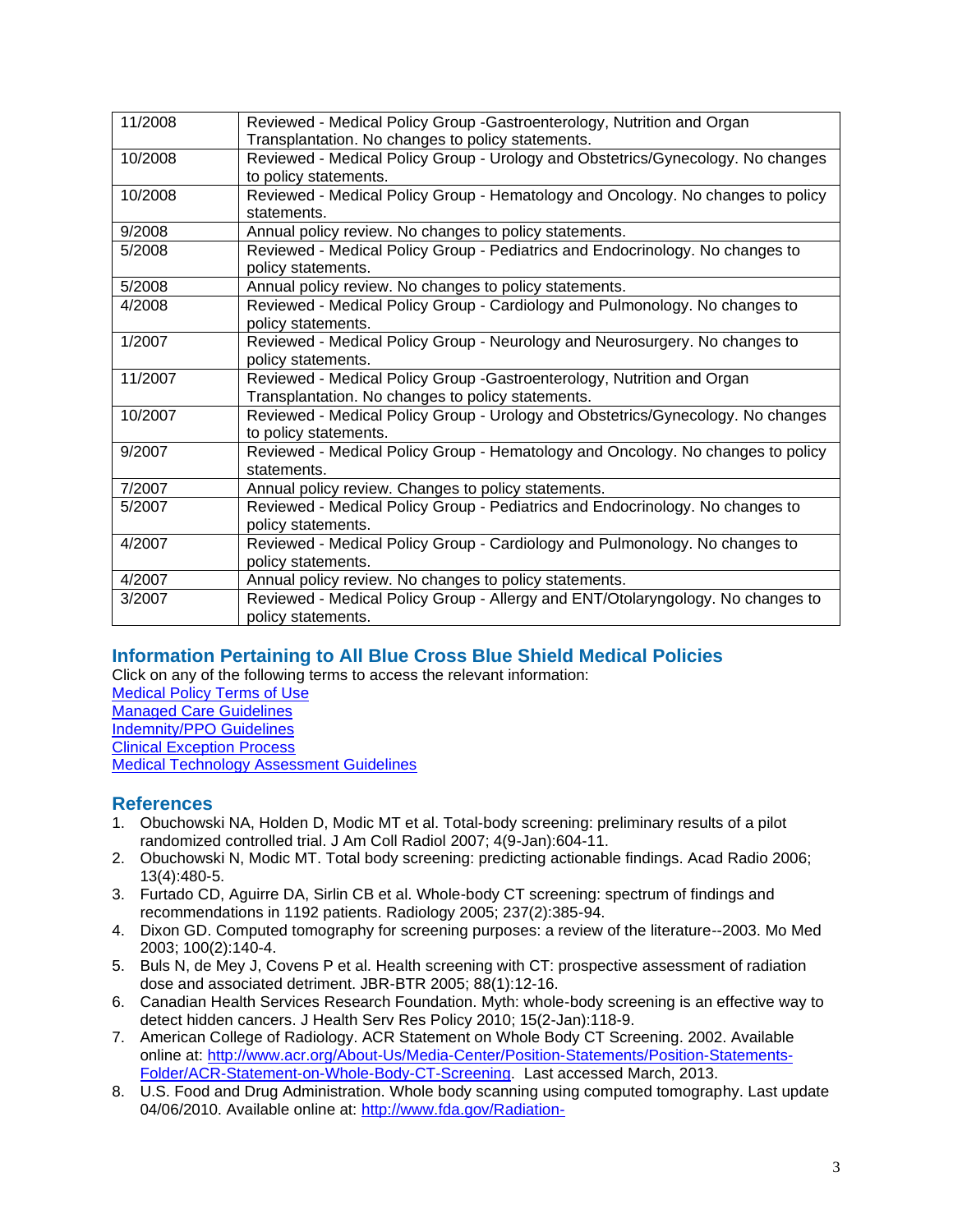[EmittingProducts/RadiationEmittingProductsandProcedures/MedicalImaging/MedicalX-](http://www.fda.gov/Radiation-EmittingProducts/RadiationEmittingProductsandProcedures/MedicalImaging/MedicalX-Rays/ucm115340.htm)[Rays/ucm115340.htm.](http://www.fda.gov/Radiation-EmittingProducts/RadiationEmittingProductsandProcedures/MedicalImaging/MedicalX-Rays/ucm115340.htm) Last accessed March, 2013.

# <span id="page-3-0"></span>**CPT Codes / HCPCS Codes / ICD Codes**

The following codes are included below for informational purposes. Inclusion or exclusion of a code does not constitute or imply member coverage or provider reimbursement. Please refer to the member's contract benefits in effect at the time of service to determine coverage or non-coverage as it applies to an individual member. *A draft of future ICD-10 Coding related to this document, as it might look today, is included below for your reference.*

Providers should report all services using the most up-to-date industry-standard procedure, revenue, and diagnosis codes, including modifiers where applicable.

#### **CPT Codes**

There is no specific CPT code for this service.

| ICD-10-PCS      |                                                                                |
|-----------------|--------------------------------------------------------------------------------|
| procedure       |                                                                                |
| codes:          | <b>Code Description</b>                                                        |
|                 | Computerized Tomography (CT Scan) of Multiple Coronary Arteries using High     |
| B22100Z         | Osmolar Contrast, Unenhanced and Enhanced                                      |
|                 | Computerized Tomography (CT Scan) of Multiple Coronary Arteries using High     |
| B2210ZZ         | <b>Osmolar Contrast</b>                                                        |
|                 | Computerized Tomography (CT Scan) of Multiple Coronary Arteries using Low      |
| B22110Z         | Osmolar Contrast, Unenhanced and Enhanced                                      |
|                 | Computerized Tomography (CT Scan) of Multiple Coronary Arteries using Low      |
| B2211ZZ         | <b>Osmolar Contrast</b>                                                        |
|                 | Computerized Tomography (CT Scan) of Multiple Coronary Arteries using Other    |
| B221Y0Z         | Contrast, Unenhanced and Enhanced                                              |
|                 | Computerized Tomography (CT Scan) of Multiple Coronary Arteries using Other    |
| <b>B221YZZ</b>  | Contrast                                                                       |
| <b>B221ZZZ</b>  | Computerized Tomography (CT Scan) of Multiple Coronary Arteries                |
|                 | Computerized Tomography (CT Scan) of Multiple Coronary Artery Bypass Grafts    |
| B22300Z         | using High Osmolar Contrast, Unenhanced and Enhanced                           |
|                 | Computerized Tomography (CT Scan) of Multiple Coronary Artery Bypass Grafts    |
| B2230ZZ         | using High Osmolar Contrast                                                    |
|                 | Computerized Tomography (CT Scan) of Multiple Coronary Artery Bypass Grafts    |
| B22310Z         | using Low Osmolar Contrast, Unenhanced and Enhanced                            |
|                 | Computerized Tomography (CT Scan) of Multiple Coronary Artery Bypass Grafts    |
| B2231ZZ         | using Low Osmolar Contrast                                                     |
|                 | Computerized Tomography (CT Scan) of Multiple Coronary Artery Bypass Grafts    |
| B223Y0Z         | using Other Contrast, Unenhanced and Enhanced                                  |
|                 | Computerized Tomography (CT Scan) of Multiple Coronary Artery Bypass Grafts    |
| B223YZZ         | using Other Contrast                                                           |
| <b>B223ZZZZ</b> | Computerized Tomography (CT Scan) of Multiple Coronary Artery Bypass Grafts    |
|                 | Computerized Tomography (CT Scan) of Thoracic Aorta using High Osmolar         |
| B3200ZZ         | Contrast                                                                       |
| B3201ZZ         | Computerized Tomography (CT Scan) of Thoracic Aorta using Low Osmolar Contrast |
| B320YZZ         | Computerized Tomography (CT Scan) of Thoracic Aorta using Other Contrast       |
| <b>B320ZZZ</b>  | Computerized Tomography (CT Scan) of Thoracic Aorta                            |
|                 | Computerized Tomography (CT Scan) of Bilateral Common Carotid Arteries using   |
| B3250ZZ         | <b>High Osmolar Contrast</b>                                                   |

#### **ICD-10-PCS Procedure Codes**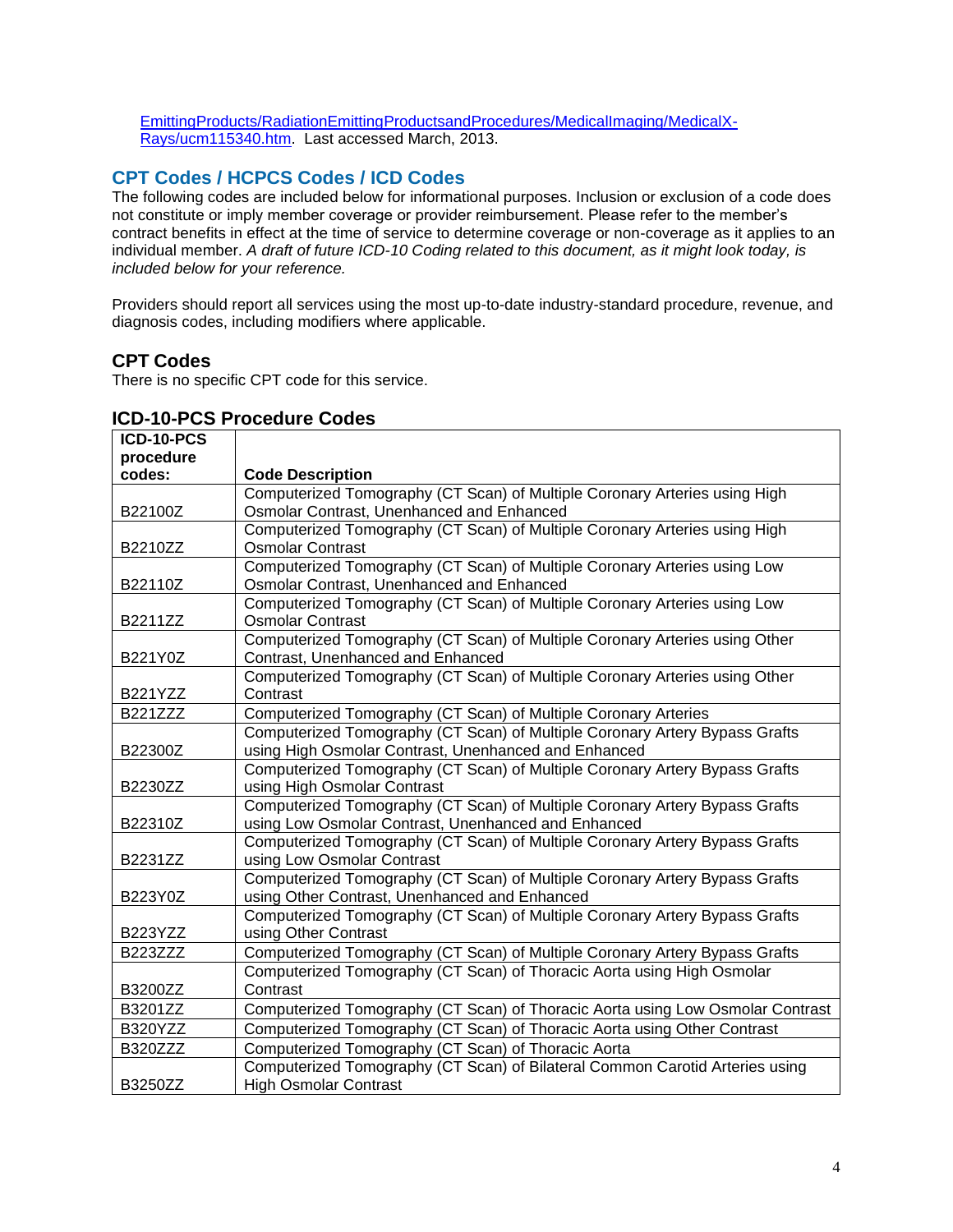| B3251ZZ        | Computerized Tomography (CT Scan) of Bilateral Common Carotid Arteries using<br>Low Osmolar Contrast                                                |
|----------------|-----------------------------------------------------------------------------------------------------------------------------------------------------|
|                | Computerized Tomography (CT Scan) of Bilateral Common Carotid Arteries using                                                                        |
| B325YZZ        | Other Contrast                                                                                                                                      |
| <b>B325ZZZ</b> | Computerized Tomography (CT Scan) of Bilateral Common Carotid Arteries                                                                              |
|                | Computerized Tomography (CT Scan) of Bilateral Internal Carotid Arteries using                                                                      |
| B3280ZZ        | <b>High Osmolar Contrast</b>                                                                                                                        |
| B3281ZZ        | Computerized Tomography (CT Scan) of Bilateral Internal Carotid Arteries using Low<br><b>Osmolar Contrast</b>                                       |
|                | Computerized Tomography (CT Scan) of Bilateral Internal Carotid Arteries using                                                                      |
| B328YZZ        | <b>Other Contrast</b>                                                                                                                               |
| B328ZZZ        | Computerized Tomography (CT Scan) of Bilateral Internal Carotid Arteries                                                                            |
|                | Computerized Tomography (CT Scan) of Bilateral Vertebral Arteries using High                                                                        |
| B32G0ZZ        | <b>Osmolar Contrast</b>                                                                                                                             |
| B32G1ZZ        | Computerized Tomography (CT Scan) of Bilateral Vertebral Arteries using Low<br><b>Osmolar Contrast</b>                                              |
|                | Computerized Tomography (CT Scan) of Bilateral Vertebral Arteries using Other                                                                       |
| B32GYZZ        | Contrast                                                                                                                                            |
| B32GZZZ        | Computerized Tomography (CT Scan) of Bilateral Vertebral Arteries                                                                                   |
|                | Computerized Tomography (CT Scan) of Abdominal Aorta using High Osmolar                                                                             |
| B4200ZZ        | Contrast                                                                                                                                            |
|                | Computerized Tomography (CT Scan) of Abdominal Aorta using Low Osmolar                                                                              |
| B4201ZZ        | Contrast                                                                                                                                            |
| B420YZZ        | Computerized Tomography (CT Scan) of Abdominal Aorta using Other Contrast                                                                           |
| <b>B420ZZZ</b> | Computerized Tomography (CT Scan) of Abdominal Aorta                                                                                                |
| B4210ZZ        | Computerized Tomography (CT Scan) of Celiac Artery using High Osmolar Contrast                                                                      |
| B4211ZZ        | Computerized Tomography (CT Scan) of Celiac Artery using Low Osmolar Contrast                                                                       |
| <b>B421YZZ</b> | Computerized Tomography (CT Scan) of Celiac Artery using Other Contrast                                                                             |
| <b>B421ZZZ</b> | Computerized Tomography (CT Scan) of Celiac Artery                                                                                                  |
| B4240ZZ        | Computerized Tomography (CT Scan) of Superior Mesenteric Artery using High<br><b>Osmolar Contrast</b>                                               |
|                | Computerized Tomography (CT Scan) of Superior Mesenteric Artery using Low                                                                           |
| B4241ZZ        | <b>Osmolar Contrast</b>                                                                                                                             |
|                | Computerized Tomography (CT Scan) of Superior Mesenteric Artery using Other                                                                         |
| B424YZZ        | Contrast                                                                                                                                            |
| <b>B424ZZZ</b> | Computerized Tomography (CT Scan) of Superior Mesenteric Artery<br>Computerized Tomography (CT Scan) of Bilateral Renal Arteries using High Osmolar |
| B4280ZZ        | Contrast                                                                                                                                            |
|                | Computerized Tomography (CT Scan) of Bilateral Renal Arteries using Low Osmolar                                                                     |
| B4281ZZ        | Contrast                                                                                                                                            |
|                | Computerized Tomography (CT Scan) of Bilateral Renal Arteries using Other                                                                           |
| B428YZZ        | Contrast                                                                                                                                            |
| <b>B428ZZZ</b> | Computerized Tomography (CT Scan) of Bilateral Renal Arteries                                                                                       |
|                | Computerized Tomography (CT Scan) of Pelvic Arteries using High Osmolar                                                                             |
| B42C0ZZ        | Contrast                                                                                                                                            |
| B42C1ZZ        | Computerized Tomography (CT Scan) of Pelvic Arteries using Low Osmolar Contrast                                                                     |
| B42CYZZ        | Computerized Tomography (CT Scan) of Pelvic Arteries using Other Contrast                                                                           |
| B42CZZZ        | Computerized Tomography (CT Scan) of Pelvic Arteries                                                                                                |
|                | Computerized Tomography (CT Scan) of Renal Artery Transplant using High                                                                             |
| B42M0ZZ        | <b>Osmolar Contrast</b><br>Computerized Tomography (CT Scan) of Renal Artery Transplant using Low Osmolar                                           |
| B42M1ZZ        | Contrast                                                                                                                                            |
|                | Computerized Tomography (CT Scan) of Renal Artery Transplant using Other                                                                            |
| B42MYZZ        | Contrast                                                                                                                                            |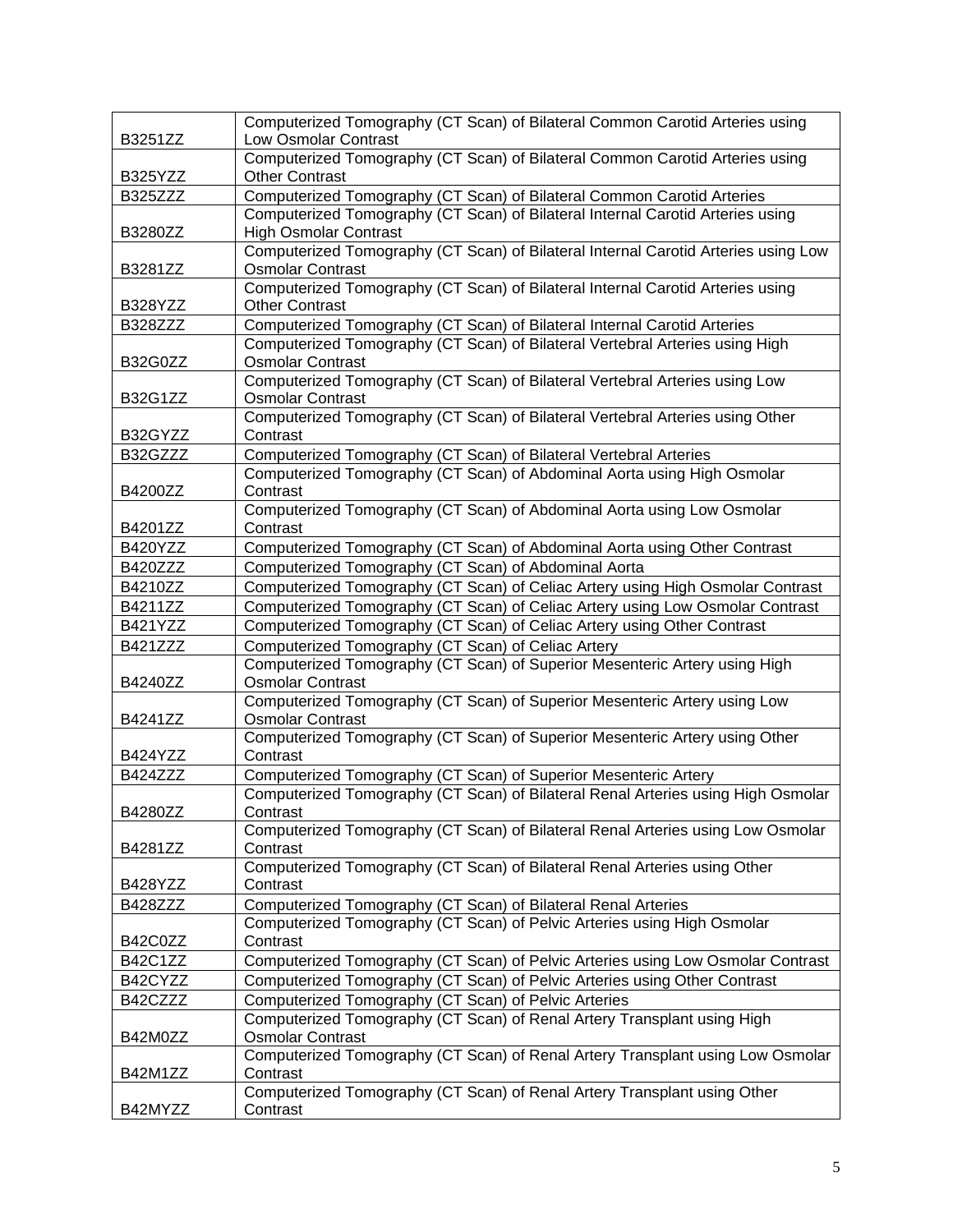| B42MZZZ        | Computerized Tomography (CT Scan) of Renal Artery Transplant                  |
|----------------|-------------------------------------------------------------------------------|
|                | Computerized Tomography (CT Scan) of Superior Vena Cava using High Osmolar    |
| B52800Z        | Contrast, Unenhanced and Enhanced                                             |
|                |                                                                               |
|                | Computerized Tomography (CT Scan) of Superior Vena Cava using High Osmolar    |
| B5280ZZ        | Contrast                                                                      |
|                | Computerized Tomography (CT Scan) of Superior Vena Cava using Low Osmolar     |
| B52810Z        | Contrast, Unenhanced and Enhanced                                             |
|                | Computerized Tomography (CT Scan) of Superior Vena Cava using Low Osmolar     |
| B5281ZZ        | Contrast                                                                      |
|                | Computerized Tomography (CT Scan) of Superior Vena Cava using Other Contrast, |
| B528Y0Z        | Unenhanced and Enhanced                                                       |
| B528YZZ        | Computerized Tomography (CT Scan) of Superior Vena Cava using Other Contrast  |
| <b>B528ZZZ</b> |                                                                               |
|                | Computerized Tomography (CT Scan) of Superior Vena Cava                       |
|                | Computerized Tomography (CT Scan) of Inferior Vena Cava using High Osmolar    |
| B52900Z        | Contrast, Unenhanced and Enhanced                                             |
|                | Computerized Tomography (CT Scan) of Inferior Vena Cava using High Osmolar    |
| B5290ZZ        | Contrast                                                                      |
|                | Computerized Tomography (CT Scan) of Inferior Vena Cava using Low Osmolar     |
| B52910Z        | Contrast, Unenhanced and Enhanced                                             |
|                | Computerized Tomography (CT Scan) of Inferior Vena Cava using Low Osmolar     |
| B5291ZZ        | Contrast                                                                      |
|                | Computerized Tomography (CT Scan) of Inferior Vena Cava using Other Contrast, |
| B529Y0Z        | Unenhanced and Enhanced                                                       |
|                |                                                                               |
| B529YZZ        | Computerized Tomography (CT Scan) of Inferior Vena Cava using Other Contrast  |
| <b>B529ZZZ</b> | Computerized Tomography (CT Scan) of Inferior Vena Cava                       |
|                | Computerized Tomography (CT Scan) of Right Renal Vein using High Osmolar      |
| B52J00Z        | Contrast, Unenhanced and Enhanced                                             |
|                | Computerized Tomography (CT Scan) of Right Renal Vein using High Osmolar      |
| B52J0ZZ        | Contrast                                                                      |
|                | Computerized Tomography (CT Scan) of Right Renal Vein using Low Osmolar       |
| B52J10Z        | Contrast, Unenhanced and Enhanced                                             |
|                | Computerized Tomography (CT Scan) of Right Renal Vein using Low Osmolar       |
| <b>B52J1ZZ</b> | Contrast                                                                      |
|                | Computerized Tomography (CT Scan) of Right Renal Vein using Other Contrast,   |
| B52JY0Z        | Unenhanced and Enhanced                                                       |
|                |                                                                               |
| B52JYZZ        | Computerized Tomography (CT Scan) of Right Renal Vein using Other Contrast    |
| B52JZZZ        | Computerized Tomography (CT Scan) of Right Renal Vein                         |
|                | Computerized Tomography (CT Scan) of Left Renal Vein using High Osmolar       |
| B52K00Z        | Contrast, Unenhanced and Enhanced                                             |
|                | Computerized Tomography (CT Scan) of Left Renal Vein using High Osmolar       |
| B52K0ZZ        | Contrast                                                                      |
|                | Computerized Tomography (CT Scan) of Left Renal Vein using Low Osmolar        |
| B52K10Z        | Contrast, Unenhanced and Enhanced                                             |
|                | Computerized Tomography (CT Scan) of Left Renal Vein using Low Osmolar        |
| <b>B52K1ZZ</b> | Contrast                                                                      |
|                | Computerized Tomography (CT Scan) of Left Renal Vein using Other Contrast,    |
|                |                                                                               |
| B52KY0Z        | Unenhanced and Enhanced                                                       |
| B52KYZZ        | Computerized Tomography (CT Scan) of Left Renal Vein using Other Contrast     |
| B52KZZZ        | Computerized Tomography (CT Scan) of Left Renal Vein                          |
|                | Computerized Tomography (CT Scan) of Bilateral Renal Veins using High Osmolar |
| <b>B52L00Z</b> | Contrast, Unenhanced and Enhanced                                             |
|                | Computerized Tomography (CT Scan) of Bilateral Renal Veins using High Osmolar |
| B52L0ZZ        | Contrast                                                                      |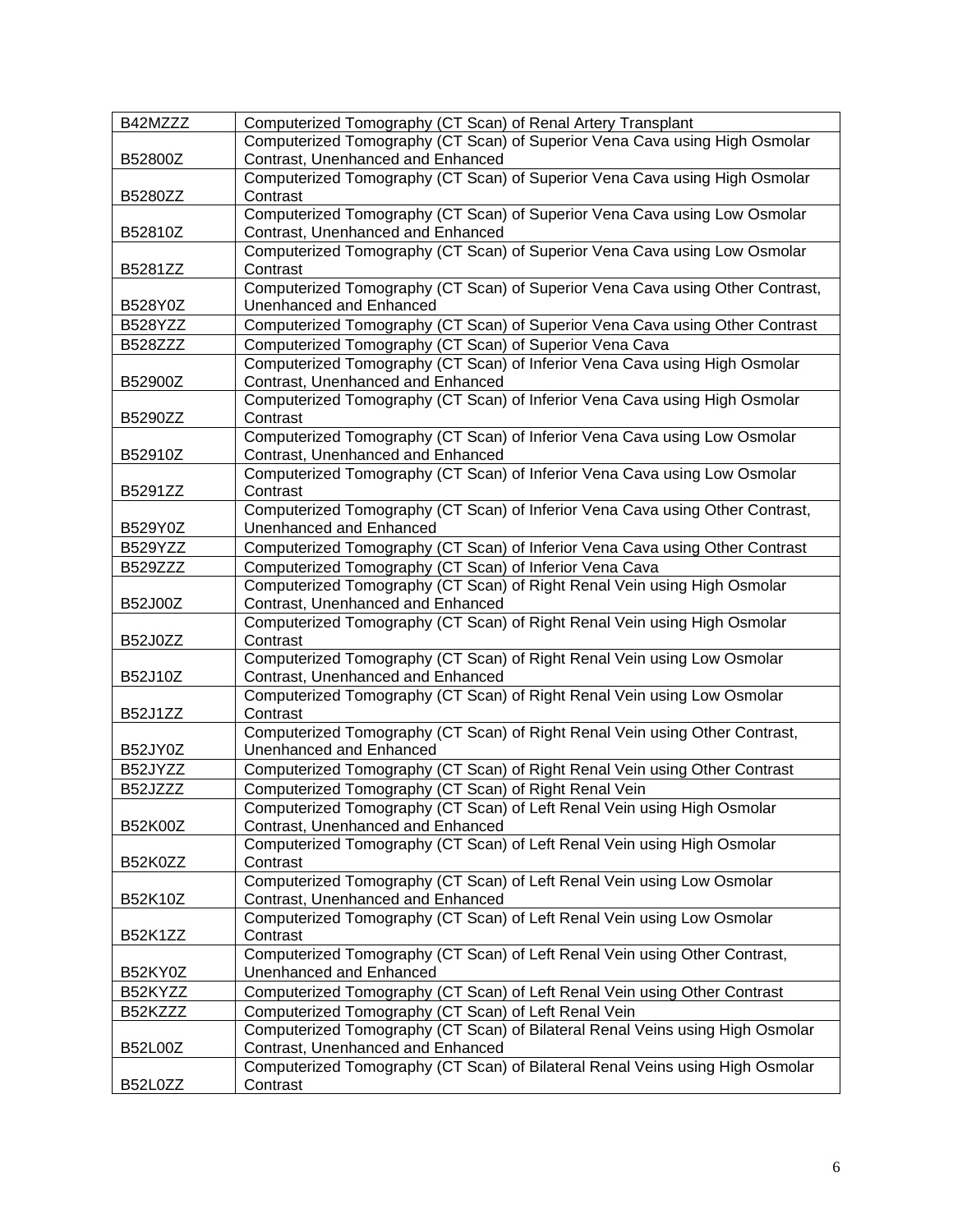| <b>B52L10Z</b> | Computerized Tomography (CT Scan) of Bilateral Renal Veins using Low Osmolar<br>Contrast, Unenhanced and Enhanced       |
|----------------|-------------------------------------------------------------------------------------------------------------------------|
| <b>B52L1ZZ</b> | Computerized Tomography (CT Scan) of Bilateral Renal Veins using Low Osmolar<br>Contrast                                |
| B52LY0Z        | Computerized Tomography (CT Scan) of Bilateral Renal Veins using Other Contrast,<br>Unenhanced and Enhanced             |
| B52LYZZ        | Computerized Tomography (CT Scan) of Bilateral Renal Veins using Other Contrast                                         |
| B52LZZZ        | Computerized Tomography (CT Scan) of Bilateral Renal Veins                                                              |
| B52Q00Z        | Computerized Tomography (CT Scan) of Right Pulmonary Vein using High Osmolar<br>Contrast, Unenhanced and Enhanced       |
|                | Computerized Tomography (CT Scan) of Right Pulmonary Vein using High Osmolar                                            |
| B52Q0ZZ        | Contrast                                                                                                                |
| B52Q10Z        | Computerized Tomography (CT Scan) of Right Pulmonary Vein using Low Osmolar<br>Contrast, Unenhanced and Enhanced        |
| B52Q1ZZ        | Computerized Tomography (CT Scan) of Right Pulmonary Vein using Low Osmolar<br>Contrast                                 |
| B52QY0Z        | Computerized Tomography (CT Scan) of Right Pulmonary Vein using Other<br>Contrast, Unenhanced and Enhanced              |
| B52QYZZ        | Computerized Tomography (CT Scan) of Right Pulmonary Vein using Other Contrast                                          |
| B52QZZZ        | Computerized Tomography (CT Scan) of Right Pulmonary Vein                                                               |
| B52R00Z        | Computerized Tomography (CT Scan) of Left Pulmonary Vein using High Osmolar<br>Contrast, Unenhanced and Enhanced        |
| B52R0ZZ        | Computerized Tomography (CT Scan) of Left Pulmonary Vein using High Osmolar<br>Contrast                                 |
| B52R10Z        | Computerized Tomography (CT Scan) of Left Pulmonary Vein using Low Osmolar<br>Contrast, Unenhanced and Enhanced         |
| B52R1ZZ        | Computerized Tomography (CT Scan) of Left Pulmonary Vein using Low Osmolar<br>Contrast                                  |
| B52RY0Z        | Computerized Tomography (CT Scan) of Left Pulmonary Vein using Other Contrast,<br>Unenhanced and Enhanced               |
| B52RYZZ        | Computerized Tomography (CT Scan) of Left Pulmonary Vein using Other Contrast                                           |
| B52RZZZ        | Computerized Tomography (CT Scan) of Left Pulmonary Vein                                                                |
| B52S00Z        | Computerized Tomography (CT Scan) of Bilateral Pulmonary Veins using High<br>Osmolar Contrast, Unenhanced and Enhanced  |
| <b>B52S0ZZ</b> | Computerized Tomography (CT Scan) of Bilateral Pulmonary Veins using High<br><b>Osmolar Contrast</b>                    |
|                | Computerized Tomography (CT Scan) of Bilateral Pulmonary Veins using Low                                                |
| B52S10Z        | Osmolar Contrast, Unenhanced and Enhanced                                                                               |
| <b>B52S1ZZ</b> | Computerized Tomography (CT Scan) of Bilateral Pulmonary Veins using Low<br><b>Osmolar Contrast</b>                     |
| B52SY0Z        | Computerized Tomography (CT Scan) of Bilateral Pulmonary Veins using Other<br>Contrast, Unenhanced and Enhanced         |
| B52SYZZ        | Computerized Tomography (CT Scan) of Bilateral Pulmonary Veins using Other<br>Contrast                                  |
| B52SZZZ        | Computerized Tomography (CT Scan) of Bilateral Pulmonary Veins                                                          |
|                | Computerized Tomography (CT Scan) of Portal and Splanchnic Veins using High                                             |
| B52T00Z        | Osmolar Contrast, Unenhanced and Enhanced                                                                               |
|                | Computerized Tomography (CT Scan) of Portal and Splanchnic Veins using High                                             |
| B52T0ZZ        | <b>Osmolar Contrast</b>                                                                                                 |
| B52T10Z        | Computerized Tomography (CT Scan) of Portal and Splanchnic Veins using Low<br>Osmolar Contrast, Unenhanced and Enhanced |
|                | Computerized Tomography (CT Scan) of Portal and Splanchnic Veins using Low                                              |
| B52T1ZZ        | <b>Osmolar Contrast</b>                                                                                                 |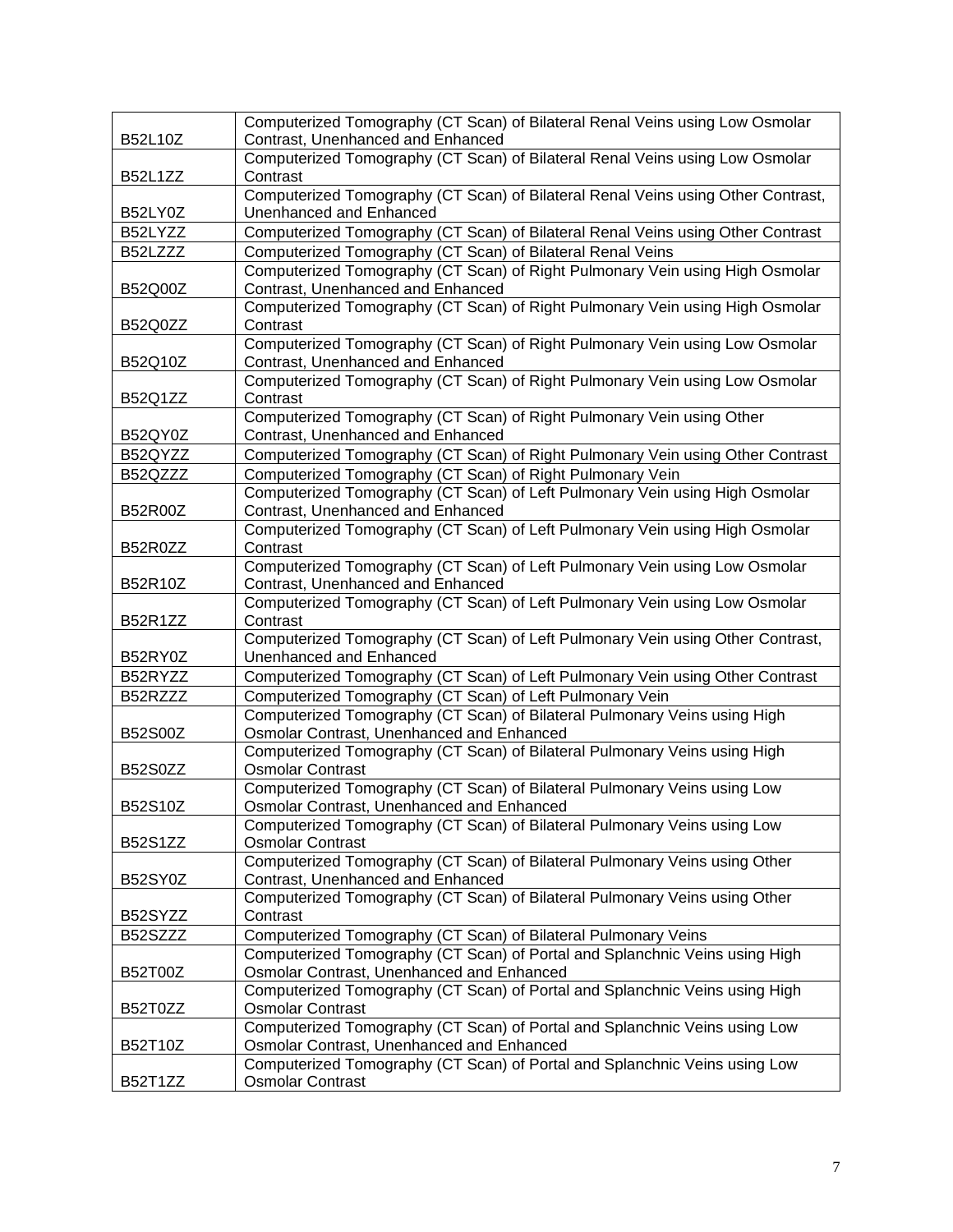| B52TY0Z        | Computerized Tomography (CT Scan) of Portal and Splanchnic Veins using Other<br>Contrast, Unenhanced and Enhanced             |
|----------------|-------------------------------------------------------------------------------------------------------------------------------|
| B52TYZZ        | Computerized Tomography (CT Scan) of Portal and Splanchnic Veins using Other<br>Contrast                                      |
| B52TZZZ        | Computerized Tomography (CT Scan) of Portal and Splanchnic Veins                                                              |
| B92J00Z        | Computerized Tomography (CT Scan) of Larynx using High Osmolar Contrast,<br><b>Unenhanced and Enhanced</b>                    |
| <b>B92J0ZZ</b> | Computerized Tomography (CT Scan) of Larynx using High Osmolar Contrast                                                       |
|                | Computerized Tomography (CT Scan) of Larynx using Low Osmolar Contrast,                                                       |
| B92J10Z        | <b>Unenhanced and Enhanced</b>                                                                                                |
| <b>B92J1ZZ</b> | Computerized Tomography (CT Scan) of Larynx using Low Osmolar Contrast                                                        |
| B92JY0Z        | Computerized Tomography (CT Scan) of Larynx using Other Contrast, Unenhanced<br>and Enhanced                                  |
| B92JYZZ        | Computerized Tomography (CT Scan) of Larynx using Other Contrast                                                              |
| B92JZZZ        | Computerized Tomography (CT Scan) of Larynx                                                                                   |
|                | Computerized Tomography (CT Scan) of Right Tracheobronchial Tree using High                                                   |
| <b>BB2700Z</b> | Osmolar Contrast, Unenhanced and Enhanced                                                                                     |
|                | Computerized Tomography (CT Scan) of Right Tracheobronchial Tree using High                                                   |
| BB270ZZ        | <b>Osmolar Contrast</b>                                                                                                       |
| BB2710Z        | Computerized Tomography (CT Scan) of Right Tracheobronchial Tree using Low<br>Osmolar Contrast, Unenhanced and Enhanced       |
|                | Computerized Tomography (CT Scan) of Right Tracheobronchial Tree using Low                                                    |
| BB271ZZ        | <b>Osmolar Contrast</b>                                                                                                       |
|                | Computerized Tomography (CT Scan) of Right Tracheobronchial Tree using Other                                                  |
| BB27Y0Z        | Contrast, Unenhanced and Enhanced                                                                                             |
| BB27YZZ        | Computerized Tomography (CT Scan) of Right Tracheobronchial Tree using Other<br>Contrast                                      |
| BB27ZZZ        | Computerized Tomography (CT Scan) of Right Tracheobronchial Tree                                                              |
|                | Computerized Tomography (CT Scan) of Left Tracheobronchial Tree using High                                                    |
| BB2800Z        | Osmolar Contrast, Unenhanced and Enhanced                                                                                     |
| BB280ZZ        | Computerized Tomography (CT Scan) of Left Tracheobronchial Tree using High<br><b>Osmolar Contrast</b>                         |
|                | Computerized Tomography (CT Scan) of Left Tracheobronchial Tree using Low                                                     |
| BB2810Z        | Osmolar Contrast, Unenhanced and Enhanced                                                                                     |
|                | Computerized Tomography (CT Scan) of Left Tracheobronchial Tree using Low                                                     |
| <b>BB281ZZ</b> | <b>Osmolar Contrast</b>                                                                                                       |
| BB28Y0Z        | Computerized Tomography (CT Scan) of Left Tracheobronchial Tree using Other<br>Contrast, Unenhanced and Enhanced              |
|                | Computerized Tomography (CT Scan) of Left Tracheobronchial Tree using Other                                                   |
| BB28YZZ        | Contrast                                                                                                                      |
| BB28ZZZ        | Computerized Tomography (CT Scan) of Left Tracheobronchial Tree                                                               |
|                | Computerized Tomography (CT Scan) of Bilateral Tracheobronchial Trees using<br>High Osmolar Contrast, Unenhanced and Enhanced |
| <b>BB2900Z</b> | Computerized Tomography (CT Scan) of Bilateral Tracheobronchial Trees using                                                   |
| BB290ZZ        | <b>High Osmolar Contrast</b>                                                                                                  |
| <b>BB2910Z</b> | Computerized Tomography (CT Scan) of Bilateral Tracheobronchial Trees using Low<br>Osmolar Contrast, Unenhanced and Enhanced  |
|                | Computerized Tomography (CT Scan) of Bilateral Tracheobronchial Trees using Low                                               |
| <b>BB291ZZ</b> | <b>Osmolar Contrast</b>                                                                                                       |
|                | Computerized Tomography (CT Scan) of Bilateral Tracheobronchial Trees using                                                   |
| BB29Y0Z        | Other Contrast, Unenhanced and Enhanced                                                                                       |
|                | Computerized Tomography (CT Scan) of Bilateral Tracheobronchial Trees using                                                   |
| BB29YZZ        | <b>Other Contrast</b>                                                                                                         |
| BB29ZZZ        | Computerized Tomography (CT Scan) of Bilateral Tracheobronchial Trees                                                         |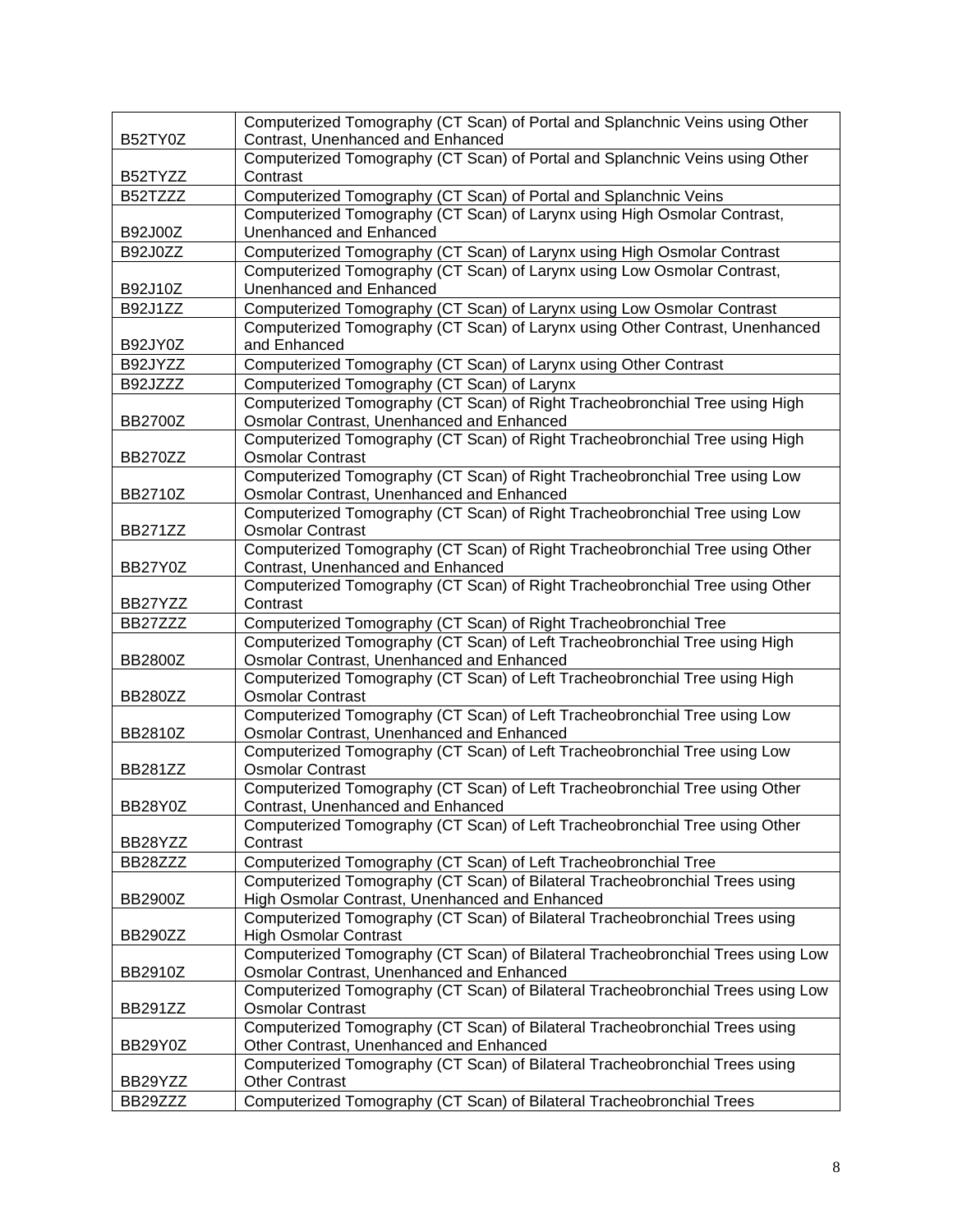| BB2F00Z        | Computerized Tomography (CT Scan) of Trachea/Airways using High Osmolar<br>Contrast, Unenhanced and Enhanced         |
|----------------|----------------------------------------------------------------------------------------------------------------------|
| BB2F0ZZ        | Computerized Tomography (CT Scan) of Trachea/Airways using High Osmolar<br>Contrast                                  |
| BB2F10Z        | Computerized Tomography (CT Scan) of Trachea/Airways using Low Osmolar<br>Contrast, Unenhanced and Enhanced          |
| BB2F1ZZ        | Computerized Tomography (CT Scan) of Trachea/Airways using Low Osmolar<br>Contrast                                   |
| BB2FY0Z        | Computerized Tomography (CT Scan) of Trachea/Airways using Other Contrast,<br>Unenhanced and Enhanced                |
| BB2FYZZ        | Computerized Tomography (CT Scan) of Trachea/Airways using Other Contrast                                            |
| BB2FZZZ        | Computerized Tomography (CT Scan) of Trachea/Airways                                                                 |
|                | Computerized Tomography (CT Scan) of Bilateral Adrenal Glands using High                                             |
| BG2200Z        | Osmolar Contrast, Unenhanced and Enhanced                                                                            |
| <b>BG220ZZ</b> | Computerized Tomography (CT Scan) of Bilateral Adrenal Glands using High<br><b>Osmolar Contrast</b>                  |
| BG2210Z        | Computerized Tomography (CT Scan) of Bilateral Adrenal Glands using Low<br>Osmolar Contrast, Unenhanced and Enhanced |
| <b>BG221ZZ</b> | Computerized Tomography (CT Scan) of Bilateral Adrenal Glands using Low<br><b>Osmolar Contrast</b>                   |
| BG22Y0Z        | Computerized Tomography (CT Scan) of Bilateral Adrenal Glands using Other<br>Contrast, Unenhanced and Enhanced       |
| BG22YZZ        | Computerized Tomography (CT Scan) of Bilateral Adrenal Glands using Other<br>Contrast                                |
| BG22ZZZ        | Computerized Tomography (CT Scan) of Bilateral Adrenal Glands                                                        |
| <b>BG2300Z</b> | Computerized Tomography (CT Scan) of Parathyroid Glands using High Osmolar<br>Contrast, Unenhanced and Enhanced      |
| <b>BG230ZZ</b> | Computerized Tomography (CT Scan) of Parathyroid Glands using High Osmolar<br>Contrast                               |
| BG2310Z        | Computerized Tomography (CT Scan) of Parathyroid Glands using Low Osmolar<br>Contrast, Unenhanced and Enhanced       |
| BG231ZZ        | Computerized Tomography (CT Scan) of Parathyroid Glands using Low Osmolar<br>Contrast                                |
| BG23Y0Z        | Computerized Tomography (CT Scan) of Parathyroid Glands using Other Contrast,<br>Unenhanced and Enhanced             |
| BG23YZZ        | Computerized Tomography (CT Scan) of Parathyroid Glands using Other Contrast                                         |
| BG23ZZZ        | Computerized Tomography (CT Scan) of Parathyroid Glands                                                              |
| <b>BG2400Z</b> | Computerized Tomography (CT Scan) of Thyroid Gland using High Osmolar<br>Contrast, Unenhanced and Enhanced           |
| <b>BG240ZZ</b> | Computerized Tomography (CT Scan) of Thyroid Gland using High Osmolar Contrast                                       |
|                | Computerized Tomography (CT Scan) of Thyroid Gland using Low Osmolar                                                 |
| <b>BG2410Z</b> | Contrast, Unenhanced and Enhanced                                                                                    |
| <b>BG241ZZ</b> | Computerized Tomography (CT Scan) of Thyroid Gland using Low Osmolar Contrast                                        |
| BG24Y0Z        | Computerized Tomography (CT Scan) of Thyroid Gland using Other Contrast,<br>Unenhanced and Enhanced                  |
| BG24YZZ        | Computerized Tomography (CT Scan) of Thyroid Gland using Other Contrast                                              |
| BG24ZZZ        | Computerized Tomography (CT Scan) of Thyroid Gland                                                                   |
|                | Computerized Tomography (CT Scan) of Right Sternoclavicular Joint using High                                         |
| BP200ZZ        | <b>Osmolar Contrast</b>                                                                                              |
| <b>BP201ZZ</b> | Computerized Tomography (CT Scan) of Right Sternoclavicular Joint using Low<br><b>Osmolar Contrast</b>               |
| BP20YZZ        | Computerized Tomography (CT Scan) of Right Sternoclavicular Joint using Other<br>Contrast                            |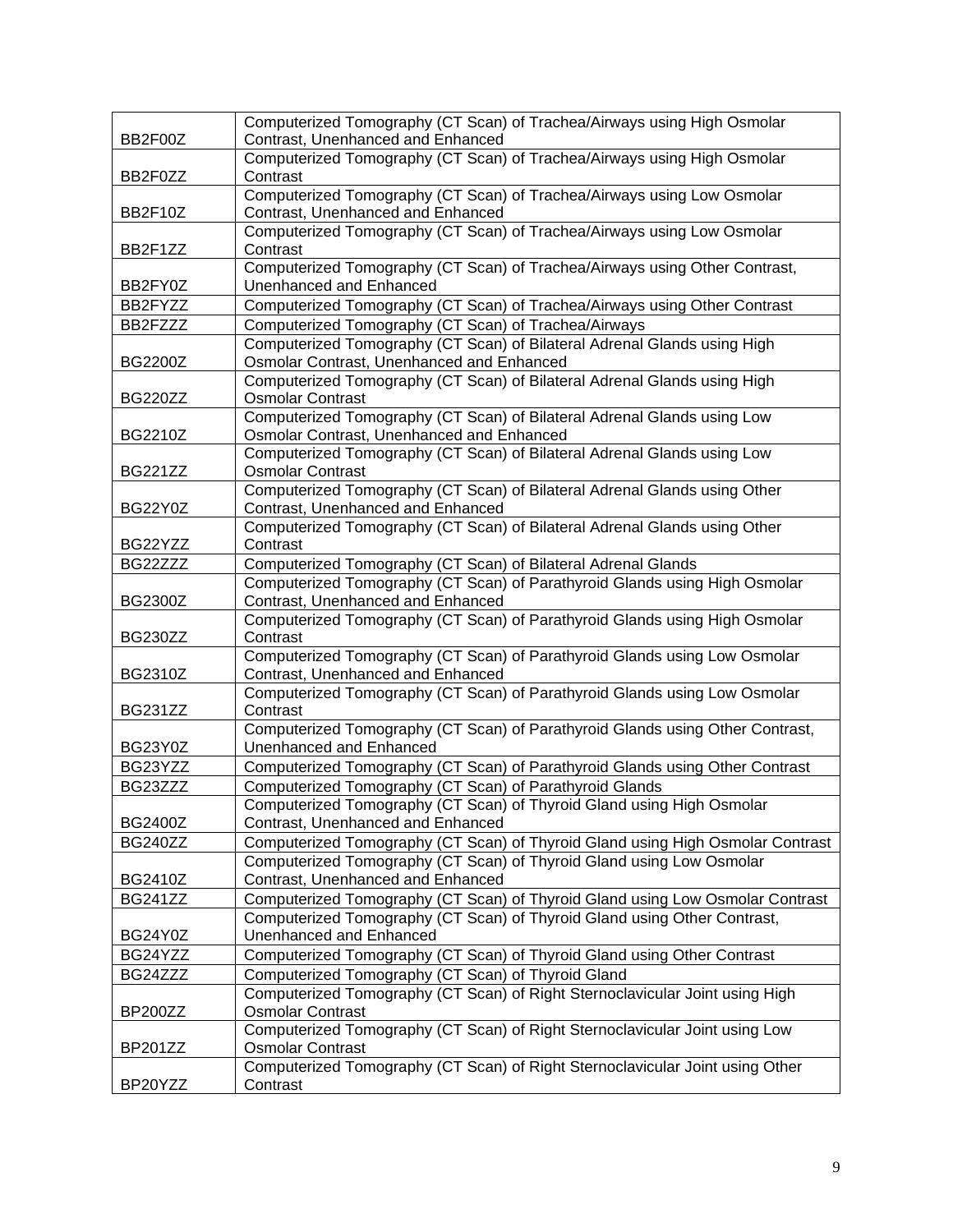|                | Computerized Tomography (CT Scan) of Left Sternoclavicular Joint using High                           |
|----------------|-------------------------------------------------------------------------------------------------------|
| <b>BP210ZZ</b> | <b>Osmolar Contrast</b>                                                                               |
| <b>BP211ZZ</b> | Computerized Tomography (CT Scan) of Left Sternoclavicular Joint using Low<br><b>Osmolar Contrast</b> |
|                | Computerized Tomography (CT Scan) of Left Sternoclavicular Joint using Other                          |
| BP21YZZ        | Contrast                                                                                              |
|                | Computerized Tomography (CT Scan) of Bilateral Sternoclavicular Joints using High                     |
| <b>BP220ZZ</b> | <b>Osmolar Contrast</b>                                                                               |
|                | Computerized Tomography (CT Scan) of Bilateral Sternoclavicular Joints using Low                      |
| <b>BP221ZZ</b> | <b>Osmolar Contrast</b>                                                                               |
| BP22YZZ        | Computerized Tomography (CT Scan) of Bilateral Sternoclavicular Joints using Other<br>Contrast        |
| BP22ZZZ        | Computerized Tomography (CT Scan) of Bilateral Sternoclavicular Joints                                |
| <b>BP240ZZ</b> | Computerized Tomography (CT Scan) of Right Clavicle using High Osmolar Contrast                       |
| <b>BP241ZZ</b> | Computerized Tomography (CT Scan) of Right Clavicle using Low Osmolar Contrast                        |
| BP24YZZ        | Computerized Tomography (CT Scan) of Right Clavicle using Other Contrast                              |
| BP24ZZZ        | Computerized Tomography (CT Scan) of Right Clavicle                                                   |
| BP250ZZ        | Computerized Tomography (CT Scan) of Left Clavicle using High Osmolar Contrast                        |
| <b>BP251ZZ</b> | Computerized Tomography (CT Scan) of Left Clavicle using Low Osmolar Contrast                         |
| BP25YZZ        | Computerized Tomography (CT Scan) of Left Clavicle using Other Contrast                               |
| BP25ZZZ        | Computerized Tomography (CT Scan) of Left Clavicle                                                    |
| BP260ZZ        | Computerized Tomography (CT Scan) of Right Scapula using High Osmolar Contrast                        |
| <b>BP261ZZ</b> | Computerized Tomography (CT Scan) of Right Scapula using Low Osmolar Contrast                         |
| BP26YZZ        | Computerized Tomography (CT Scan) of Right Scapula using Other Contrast                               |
| BP26ZZZ        | Computerized Tomography (CT Scan) of Right Scapula                                                    |
| BP270ZZ        | Computerized Tomography (CT Scan) of Left Scapula using High Osmolar Contrast                         |
| <b>BP271ZZ</b> | Computerized Tomography (CT Scan) of Left Scapula using Low Osmolar Contrast                          |
| BP27YZZ        | Computerized Tomography (CT Scan) of Left Scapula using Other Contrast                                |
| BP27ZZZ        | Computerized Tomography (CT Scan) of Left Scapula                                                     |
| BP280ZZ        | Computerized Tomography (CT Scan) of Right Shoulder using High Osmolar<br>Contrast                    |
|                | Computerized Tomography (CT Scan) of Right Shoulder using Low Osmolar                                 |
| BP281ZZ        | Contrast                                                                                              |
| BP28YZZ        | Computerized Tomography (CT Scan) of Right Shoulder using Other Contrast                              |
| BP28ZZZ        | Computerized Tomography (CT Scan) of Right Shoulder                                                   |
| <b>BP290ZZ</b> | Computerized Tomography (CT Scan) of Left Shoulder using High Osmolar Contrast                        |
| BP291ZZ        | Computerized Tomography (CT Scan) of Left Shoulder using Low Osmolar Contrast                         |
| BP29YZZ        | Computerized Tomography (CT Scan) of Left Shoulder using Other Contrast                               |
| BP29ZZZ        | Computerized Tomography (CT Scan) of Left Shoulder                                                    |
| BP2X0ZZ        | Computerized Tomography (CT Scan) of Right Ribs using High Osmolar Contrast                           |
| BP2X1ZZ        | Computerized Tomography (CT Scan) of Right Ribs using Low Osmolar Contrast                            |
| BP2XYZZ        | Computerized Tomography (CT Scan) of Right Ribs using Other Contrast                                  |
| BP2XZZZ        | Computerized Tomography (CT Scan) of Right Ribs                                                       |
| BP2Y0ZZ        | Computerized Tomography (CT Scan) of Left Ribs using High Osmolar Contrast                            |
| BP2Y1ZZ        | Computerized Tomography (CT Scan) of Left Ribs using Low Osmolar Contrast                             |
| BP2YYZZ        | Computerized Tomography (CT Scan) of Left Ribs using Other Contrast                                   |
| BP2YZZZ        | Computerized Tomography (CT Scan) of Left Ribs                                                        |
| <b>BQ200ZZ</b> | Computerized Tomography (CT Scan) of Right Hip using High Osmolar Contrast                            |
| <b>BQ201ZZ</b> | Computerized Tomography (CT Scan) of Right Hip using Low Osmolar Contrast                             |
| BQ20YZZ        | Computerized Tomography (CT Scan) of Right Hip using Other Contrast                                   |
| BQ20ZZZ        | Computerized Tomography (CT Scan) of Right Hip                                                        |
| <b>BQ210ZZ</b> | Computerized Tomography (CT Scan) of Left Hip using High Osmolar Contrast                             |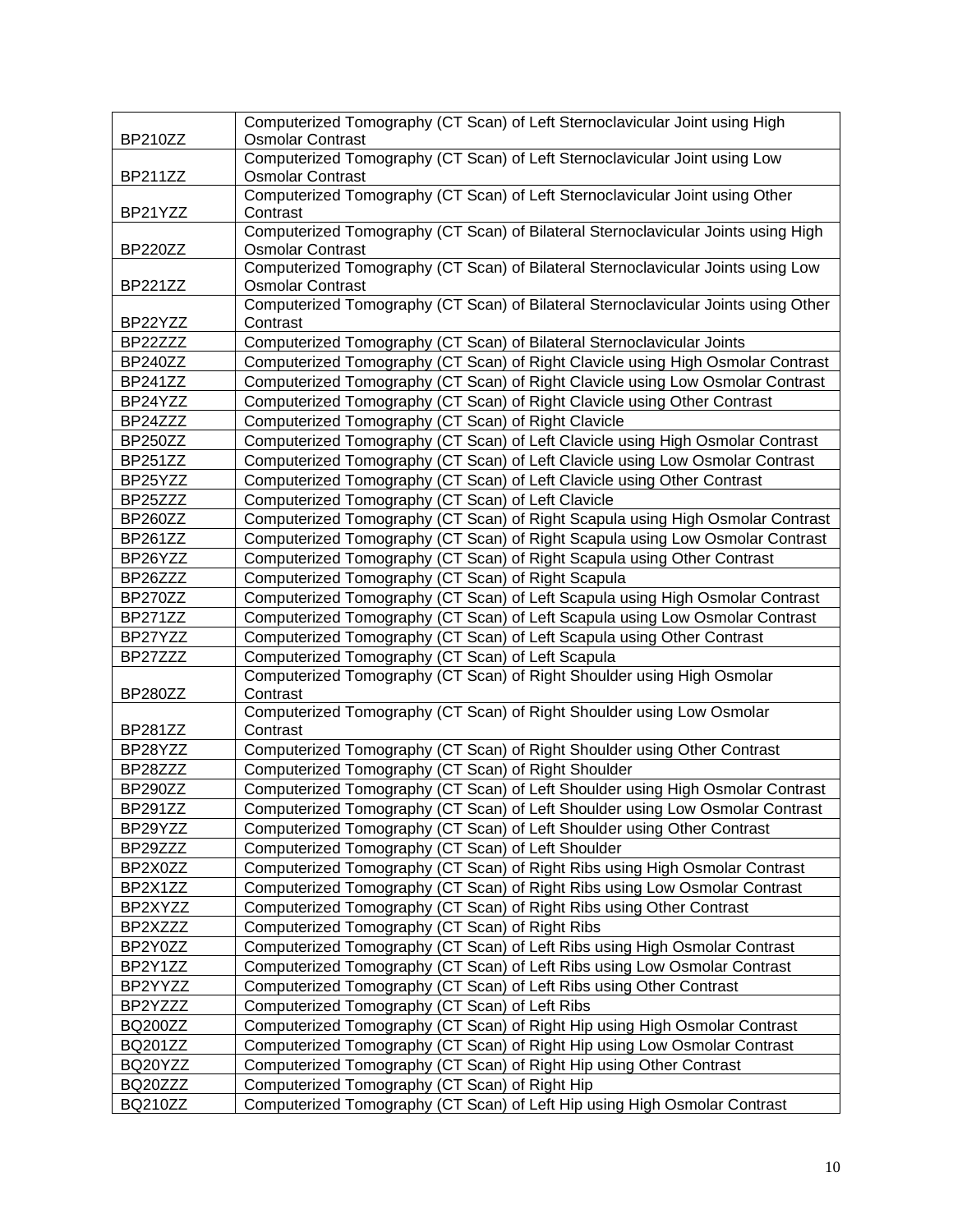| <b>BQ211ZZ</b> | Computerized Tomography (CT Scan) of Left Hip using Low Osmolar Contrast                                                                                  |
|----------------|-----------------------------------------------------------------------------------------------------------------------------------------------------------|
| BQ21YZZ        | Computerized Tomography (CT Scan) of Left Hip using Other Contrast                                                                                        |
| BQ21ZZZ        | Computerized Tomography (CT Scan) of Left Hip                                                                                                             |
| <b>BQ230ZZ</b> | Computerized Tomography (CT Scan) of Right Femur using High Osmolar Contrast                                                                              |
| <b>BQ231ZZ</b> | Computerized Tomography (CT Scan) of Right Femur using Low Osmolar Contrast                                                                               |
| BQ23YZZ        | Computerized Tomography (CT Scan) of Right Femur using Other Contrast                                                                                     |
| BQ23ZZZ        | Computerized Tomography (CT Scan) of Right Femur                                                                                                          |
| <b>BQ240ZZ</b> | Computerized Tomography (CT Scan) of Left Femur using High Osmolar Contrast                                                                               |
| <b>BQ241ZZ</b> | Computerized Tomography (CT Scan) of Left Femur using Low Osmolar Contrast                                                                                |
| BQ24YZZ        | Computerized Tomography (CT Scan) of Left Femur using Other Contrast                                                                                      |
| BQ24ZZZ        | Computerized Tomography (CT Scan) of Left Femur                                                                                                           |
| <b>BQ270ZZ</b> | Computerized Tomography (CT Scan) of Right Knee using High Osmolar Contrast                                                                               |
| <b>BQ271ZZ</b> | Computerized Tomography (CT Scan) of Right Knee using Low Osmolar Contrast                                                                                |
| BQ27YZZ        | Computerized Tomography (CT Scan) of Right Knee using Other Contrast                                                                                      |
| BQ27ZZZ        | Computerized Tomography (CT Scan) of Right Knee                                                                                                           |
| <b>BQ280ZZ</b> | Computerized Tomography (CT Scan) of Left Knee using High Osmolar Contrast                                                                                |
| <b>BQ281ZZ</b> | Computerized Tomography (CT Scan) of Left Knee using Low Osmolar Contrast                                                                                 |
| BQ28YZZ        | Computerized Tomography (CT Scan) of Left Knee using Other Contrast                                                                                       |
| BQ28ZZZ        | Computerized Tomography (CT Scan) of Left Knee                                                                                                            |
|                | Computerized Tomography (CT Scan) of Right Tibia/Fibula using High Osmolar                                                                                |
| BQ2B0ZZ        | Contrast                                                                                                                                                  |
|                | Computerized Tomography (CT Scan) of Right Tibia/Fibula using Low Osmolar                                                                                 |
| BQ2B1ZZ        | Contrast                                                                                                                                                  |
| BQ2BYZZ        | Computerized Tomography (CT Scan) of Right Tibia/Fibula using Other Contrast<br>Computerized Tomography (CT Scan) of Left Tibia/Fibula using High Osmolar |
| BQ2C0ZZ        | Contrast                                                                                                                                                  |
|                | Computerized Tomography (CT Scan) of Left Tibia/Fibula using Low Osmolar                                                                                  |
| BQ2C1ZZ        | Contrast                                                                                                                                                  |
| BQ2CYZZ        | Computerized Tomography (CT Scan) of Left Tibia/Fibula using Other Contrast                                                                               |
|                | Computerized Tomography (CT Scan) of Right Lower Leg using High Osmolar                                                                                   |
| BQ2D0ZZ        | Contrast                                                                                                                                                  |
|                | Computerized Tomography (CT Scan) of Right Lower Leg using Low Osmolar                                                                                    |
| BQ2D1ZZ        | Contrast                                                                                                                                                  |
| BQ2DYZZ        | Computerized Tomography (CT Scan) of Right Lower Leg using Other Contrast                                                                                 |
| BQ2DZZZ        | Computerized Tomography (CT Scan) of Right Lower Leg                                                                                                      |
|                | Computerized Tomography (CT Scan) of Left Lower Leg using High Osmolar                                                                                    |
| BQ2F0ZZ        | Contrast                                                                                                                                                  |
| BQ2F1ZZ        | Computerized Tomography (CT Scan) of Left Lower Leg using Low Osmolar<br>Contrast                                                                         |
| BQ2FYZZ        | Computerized Tomography (CT Scan) of Left Lower Leg using Other Contrast                                                                                  |
| BQ2FZZZ        | Computerized Tomography (CT Scan) of Left Lower Leg                                                                                                       |
| BQ2G0ZZ        | Computerized Tomography (CT Scan) of Right Ankle using High Osmolar Contrast                                                                              |
| BQ2G1ZZ        | Computerized Tomography (CT Scan) of Right Ankle using Low Osmolar Contrast                                                                               |
| BQ2GYZZ        | Computerized Tomography (CT Scan) of Right Ankle using Other Contrast                                                                                     |
| BQ2GZZZ        | Computerized Tomography (CT Scan) of Right Ankle                                                                                                          |
| BQ2H0ZZ        | Computerized Tomography (CT Scan) of Left Ankle using High Osmolar Contrast                                                                               |
| BQ2H1ZZ        | Computerized Tomography (CT Scan) of Left Ankle using Low Osmolar Contrast                                                                                |
| BQ2HYZZ        | Computerized Tomography (CT Scan) of Left Ankle using Other Contrast                                                                                      |
| BQ2HZZZ        | Computerized Tomography (CT Scan) of Left Ankle                                                                                                           |
|                | Computerized Tomography (CT Scan) of Right Calcaneus using High Osmolar                                                                                   |
| BQ2J0ZZ        | Contrast                                                                                                                                                  |
|                |                                                                                                                                                           |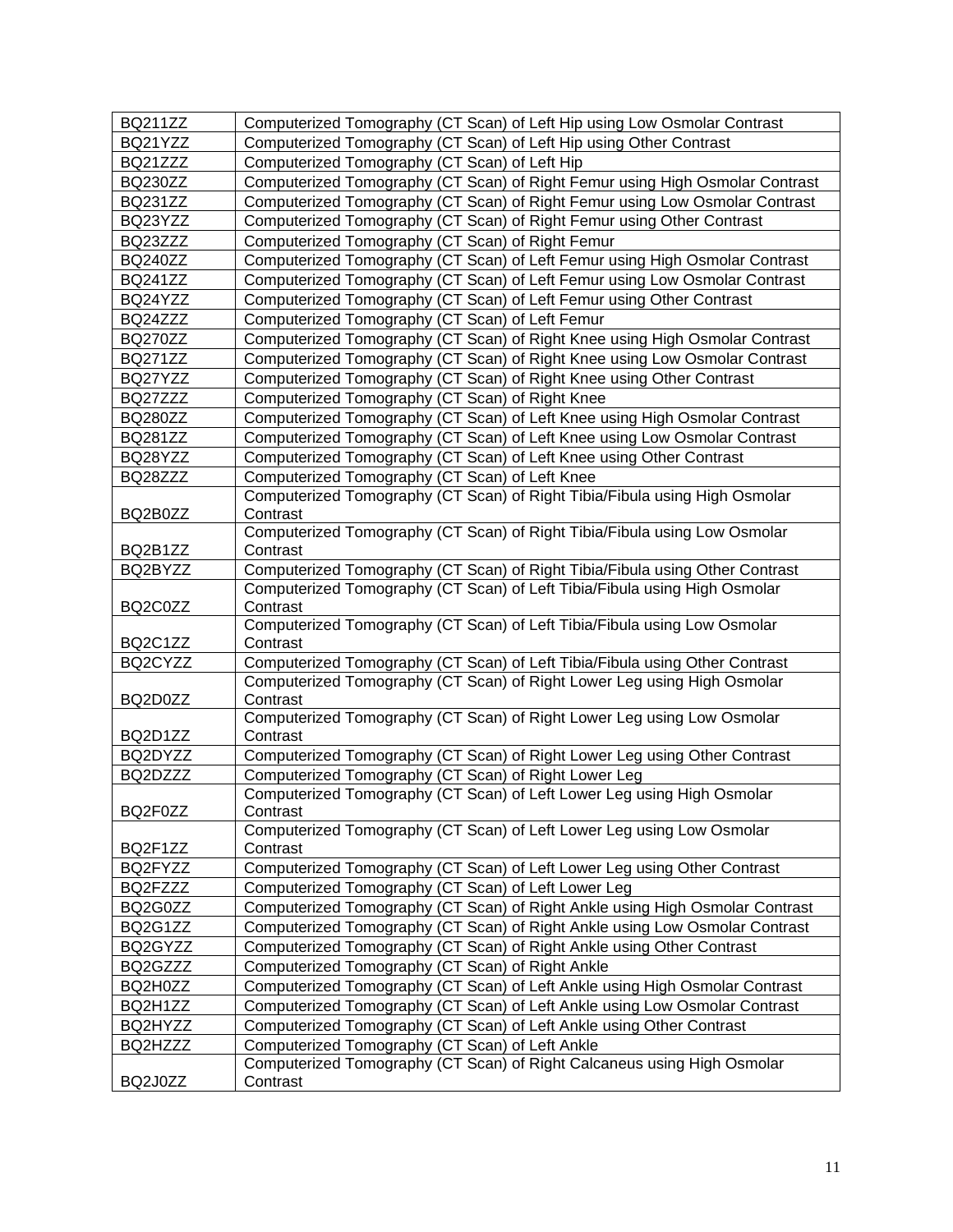|                | Computerized Tomography (CT Scan) of Right Calcaneus using Low Osmolar                                                         |
|----------------|--------------------------------------------------------------------------------------------------------------------------------|
| BQ2J1ZZ        | Contrast                                                                                                                       |
| BQ2JYZZ        | Computerized Tomography (CT Scan) of Right Calcaneus using Other Contrast                                                      |
| BQ2JZZZ        | Computerized Tomography (CT Scan) of Right Calcaneus<br>Computerized Tomography (CT Scan) of Left Calcaneus using High Osmolar |
| BQ2K0ZZ        | Contrast                                                                                                                       |
|                | Computerized Tomography (CT Scan) of Left Calcaneus using Low Osmolar                                                          |
| BQ2K1ZZ        | Contrast                                                                                                                       |
| BQ2KYZZ        | Computerized Tomography (CT Scan) of Left Calcaneus using Other Contrast                                                       |
| BQ2KZZZ        | Computerized Tomography (CT Scan) of Left Calcaneus                                                                            |
| BQ2L0ZZ        | Computerized Tomography (CT Scan) of Right Foot using High Osmolar Contrast                                                    |
| BQ2L1ZZ        | Computerized Tomography (CT Scan) of Right Foot using Low Osmolar Contrast                                                     |
| BQ2LYZZ        | Computerized Tomography (CT Scan) of Right Foot using Other Contrast                                                           |
| BQ2LZZZ        | Computerized Tomography (CT Scan) of Right Foot                                                                                |
| BQ2M0ZZ        | Computerized Tomography (CT Scan) of Left Foot using High Osmolar Contrast                                                     |
| BQ2M1ZZ        | Computerized Tomography (CT Scan) of Left Foot using Low Osmolar Contrast                                                      |
| BQ2MYZZ        | Computerized Tomography (CT Scan) of Left Foot using Other Contrast                                                            |
| BQ2MZZZ        | Computerized Tomography (CT Scan) of Left Foot                                                                                 |
| BQ2P0ZZ        | Computerized Tomography (CT Scan) of Right Toe(s) using High Osmolar Contrast                                                  |
| BQ2P1ZZ        | Computerized Tomography (CT Scan) of Right Toe(s) using Low Osmolar Contrast                                                   |
| BQ2PYZZ        | Computerized Tomography (CT Scan) of Right Toe(s) using Other Contrast                                                         |
| BQ2PZZZ        | Computerized Tomography (CT Scan) of Right Toe(s)                                                                              |
| BQ2Q0ZZ        | Computerized Tomography (CT Scan) of Left Toe(s) using High Osmolar Contrast                                                   |
| BQ2Q1ZZ        | Computerized Tomography (CT Scan) of Left Toe(s) using Low Osmolar Contrast                                                    |
| BQ2QYZZ        | Computerized Tomography (CT Scan) of Left Toe(s) using Other Contrast                                                          |
| BQ2QZZZ        | Computerized Tomography (CT Scan) of Left Toe(s)                                                                               |
| BQ2V0ZZ        | Computerized Tomography (CT Scan) of Right Patella using High Osmolar Contrast                                                 |
| BQ2V1ZZ        | Computerized Tomography (CT Scan) of Right Patella using Low Osmolar Contrast                                                  |
| BQ2VYZZ        | Computerized Tomography (CT Scan) of Right Patella using Other Contrast                                                        |
| BQ2VZZZ        | Computerized Tomography (CT Scan) of Right Patella                                                                             |
| BQ2W0ZZ        | Computerized Tomography (CT Scan) of Left Patella using High Osmolar Contrast                                                  |
| BQ2W1ZZ        | Computerized Tomography (CT Scan) of Left Patella using Low Osmolar Contrast                                                   |
| BQ2WYZZ        | Computerized Tomography (CT Scan) of Left Patella using Other Contrast                                                         |
| BQ2WZZZ        | Computerized Tomography (CT Scan) of Left Patella                                                                              |
|                | Computerized Tomography (CT Scan) of Right Foot/Toe Joint using High Osmolar                                                   |
| BQ2X0ZZ        | Contrast                                                                                                                       |
|                | Computerized Tomography (CT Scan) of Right Foot/Toe Joint using Low Osmolar                                                    |
| BQ2X1ZZ        | Contrast                                                                                                                       |
| BQ2XYZZ        | Computerized Tomography (CT Scan) of Right Foot/Toe Joint using Other Contrast                                                 |
| BQ2XZZZ        | Computerized Tomography (CT Scan) of Right Foot/Toe Joint                                                                      |
|                | Computerized Tomography (CT Scan) of Left Foot/Toe Joint using High Osmolar                                                    |
| BQ2Y0ZZ        | Contrast                                                                                                                       |
|                | Computerized Tomography (CT Scan) of Left Foot/Toe Joint using Low Osmolar                                                     |
| BQ2Y1ZZ        | Contrast                                                                                                                       |
| BQ2YYZZ        | Computerized Tomography (CT Scan) of Left Foot/Toe Joint using Other Contrast                                                  |
| BQ2YZZZ        | Computerized Tomography (CT Scan) of Left Foot/Toe Joint                                                                       |
|                | Computerized Tomography (CT Scan) of Cervical Spine using High Osmolar                                                         |
| BR200ZZ        | Contrast                                                                                                                       |
| <b>BR201ZZ</b> | Computerized Tomography (CT Scan) of Cervical Spine using Low Osmolar Contrast                                                 |
| BR20YZZ        | Computerized Tomography (CT Scan) of Cervical Spine using Other Contrast                                                       |
| BR20ZZZ        | Computerized Tomography (CT Scan) of Cervical Spine                                                                            |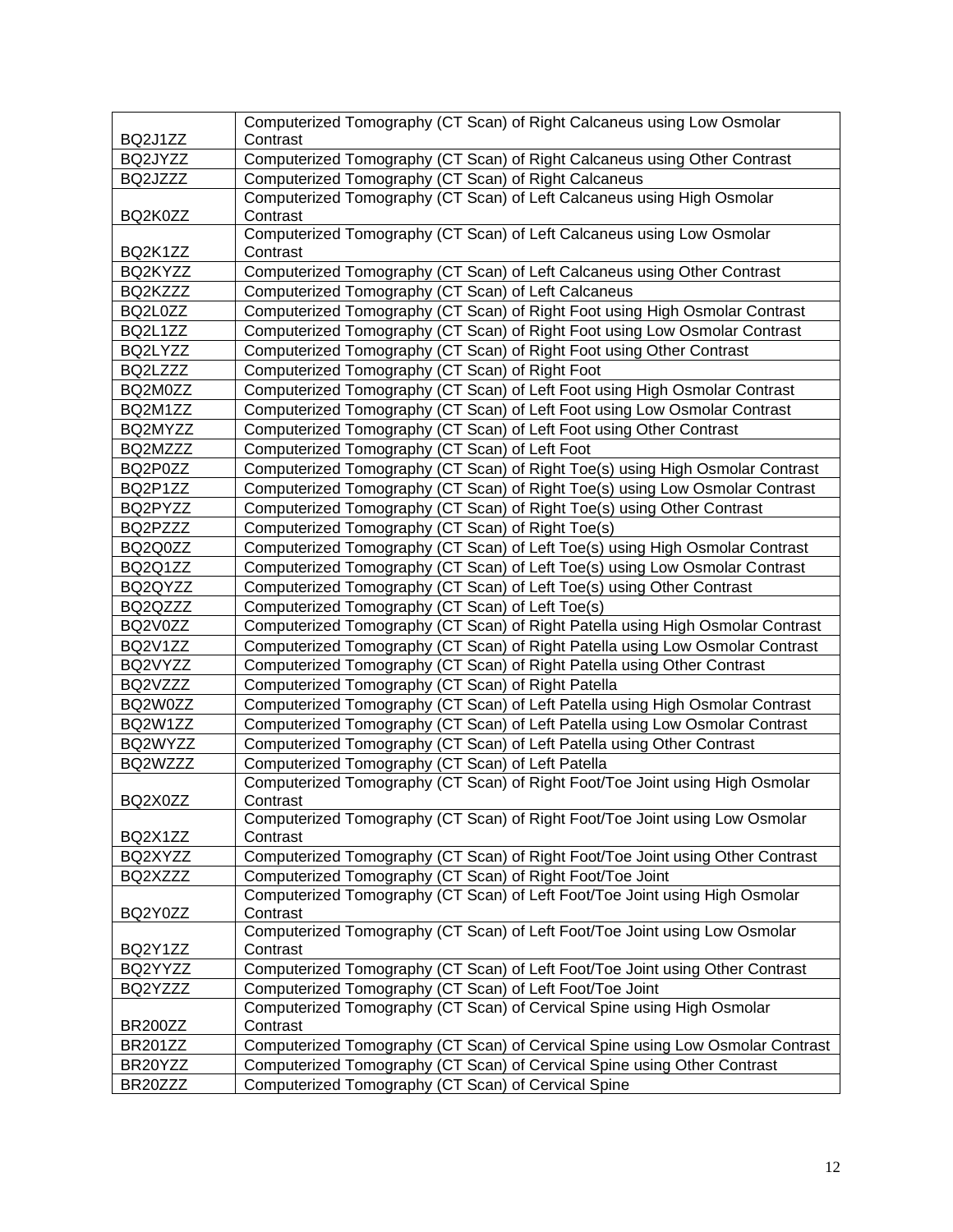| BR270ZZ        | Computerized Tomography (CT Scan) of Thoracic Spine using High Osmolar<br>Contrast                              |
|----------------|-----------------------------------------------------------------------------------------------------------------|
| <b>BR271ZZ</b> | Computerized Tomography (CT Scan) of Thoracic Spine using Low Osmolar<br>Contrast                               |
| BR27YZZ        | Computerized Tomography (CT Scan) of Thoracic Spine using Other Contrast                                        |
| BR27ZZZ        | Computerized Tomography (CT Scan) of Thoracic Spine                                                             |
| <b>BR290ZZ</b> | Computerized Tomography (CT Scan) of Lumbar Spine using High Osmolar Contrast                                   |
| <b>BR291ZZ</b> | Computerized Tomography (CT Scan) of Lumbar Spine using Low Osmolar Contrast                                    |
| BR29YZZ        | Computerized Tomography (CT Scan) of Lumbar Spine using Other Contrast                                          |
| BR29ZZZ        | Computerized Tomography (CT Scan) of Lumbar Spine                                                               |
| BR2C0ZZ        | Computerized Tomography (CT Scan) of Pelvis using High Osmolar Contrast                                         |
| BR2C1ZZ        | Computerized Tomography (CT Scan) of Pelvis using Low Osmolar Contrast                                          |
| BR2CYZZ        | Computerized Tomography (CT Scan) of Pelvis using Other Contrast                                                |
| BR2CZZZ        | Computerized Tomography (CT Scan) of Pelvis                                                                     |
|                | Computerized Tomography (CT Scan) of Sacroiliac Joints using High Osmolar                                       |
| BR2D0ZZ        | Contrast                                                                                                        |
|                | Computerized Tomography (CT Scan) of Sacroiliac Joints using Low Osmolar                                        |
| BR2D1ZZ        | Contrast                                                                                                        |
| BR2DYZZ        | Computerized Tomography (CT Scan) of Sacroiliac Joints using Other Contrast                                     |
| BR2DZZZ        | Computerized Tomography (CT Scan) of Sacroiliac Joints                                                          |
| BR2F0ZZ        | Computerized Tomography (CT Scan) of Sacrum and Coccyx using High Osmolar<br>Contrast                           |
| BR2F1ZZ        | Computerized Tomography (CT Scan) of Sacrum and Coccyx using Low Osmolar<br>Contrast                            |
| BR2FYZZ        | Computerized Tomography (CT Scan) of Sacrum and Coccyx using Other Contrast                                     |
| BR2FZZZ        | Computerized Tomography (CT Scan) of Sacrum and Coccyx                                                          |
| BT2000Z        | Computerized Tomography (CT Scan) of Bladder using High Osmolar Contrast,<br>Unenhanced and Enhanced            |
| <b>BT200ZZ</b> | Computerized Tomography (CT Scan) of Bladder using High Osmolar Contrast                                        |
|                | Computerized Tomography (CT Scan) of Bladder using Low Osmolar Contrast,                                        |
| BT2010Z        | Unenhanced and Enhanced                                                                                         |
| <b>BT201ZZ</b> | Computerized Tomography (CT Scan) of Bladder using Low Osmolar Contrast                                         |
| BT20Y0Z        | Computerized Tomography (CT Scan) of Bladder using Other Contrast, Unenhanced<br>and Enhanced                   |
| BT20YZZ        | Computerized Tomography (CT Scan) of Bladder using Other Contrast                                               |
| BT20ZZZ        | Computerized Tomography (CT Scan) of Bladder                                                                    |
| BV2300Z        | Computerized Tomography (CT Scan) of Prostate using High Osmolar Contrast,<br>Unenhanced and Enhanced           |
| <b>BV230ZZ</b> | Computerized Tomography (CT Scan) of Prostate using High Osmolar Contrast                                       |
|                | Computerized Tomography (CT Scan) of Prostate using Low Osmolar Contrast,                                       |
| <b>BV2310Z</b> | Unenhanced and Enhanced                                                                                         |
| <b>BV231ZZ</b> | Computerized Tomography (CT Scan) of Prostate using Low Osmolar Contrast                                        |
| BV23Y0Z        | Computerized Tomography (CT Scan) of Prostate using Other Contrast,<br>Unenhanced and Enhanced                  |
| BV23YZZ        | Computerized Tomography (CT Scan) of Prostate using Other Contrast                                              |
| BV23ZZZ        | Computerized Tomography (CT Scan) of Prostate                                                                   |
| BW2100Z        | Computerized Tomography (CT Scan) of Abdomen and Pelvis using High Osmolar<br>Contrast, Unenhanced and Enhanced |
| <b>BW210ZZ</b> | Computerized Tomography (CT Scan) of Abdomen and Pelvis using High Osmolar<br>Contrast                          |
| <b>BW2110Z</b> | Computerized Tomography (CT Scan) of Abdomen and Pelvis using Low Osmolar<br>Contrast, Unenhanced and Enhanced  |